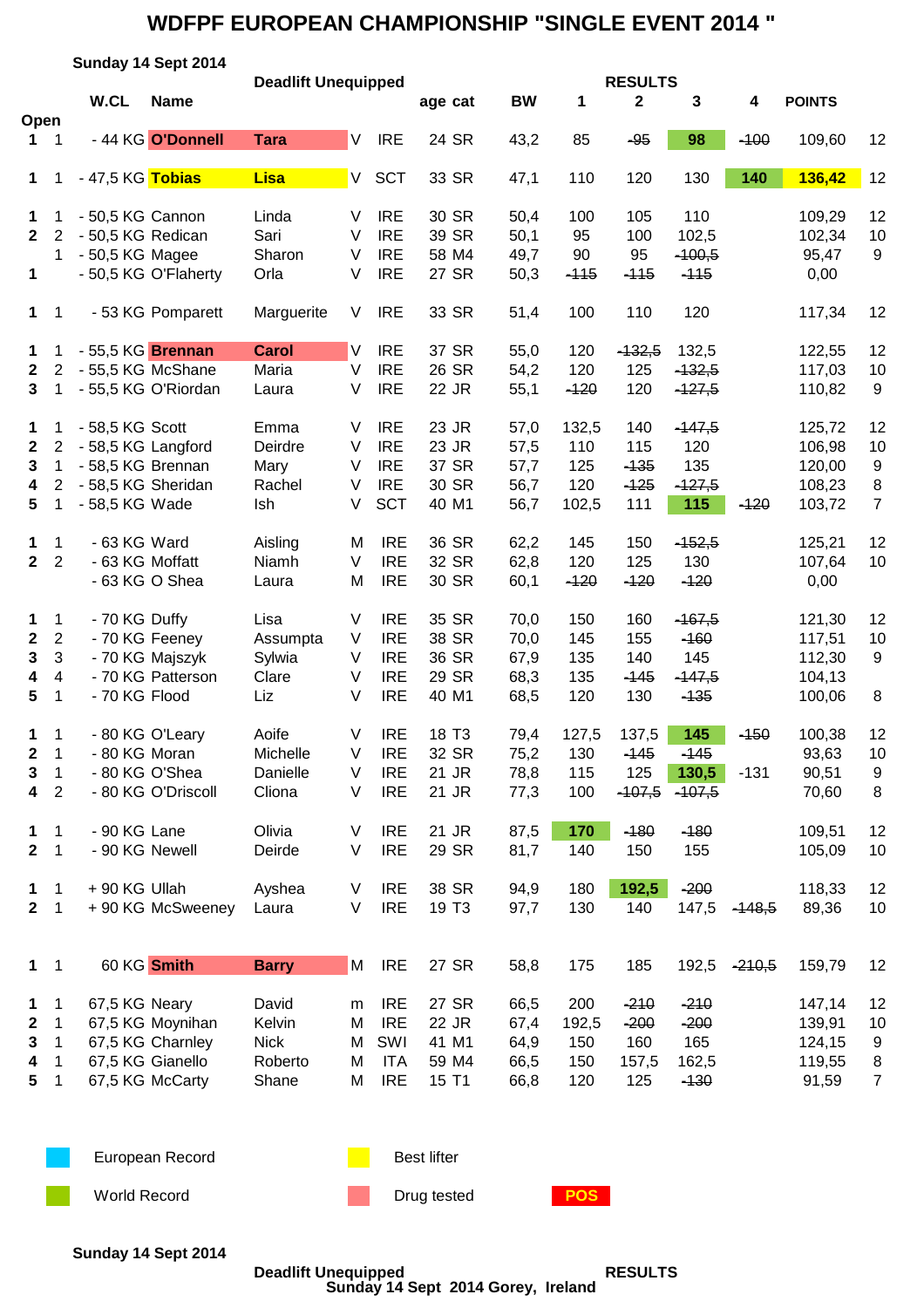## **WDFPF EUROPEAN CHAMPIONSHIP "SINGLE EVENT 2014 "**

|                  |                | W.CL            | <b>Name</b>        |               |   |            | age cat           | <b>BW</b> | 1      | $\mathbf 2$ | 3        | 4      | <b>POINTS</b> |                           |
|------------------|----------------|-----------------|--------------------|---------------|---|------------|-------------------|-----------|--------|-------------|----------|--------|---------------|---------------------------|
| Open             |                |                 |                    |               |   |            |                   |           |        |             |          |        |               |                           |
| 1                | 1              |                 | 75 KG O'Rourke     | <b>Joseph</b> | М | <b>IRE</b> | 39 SR             | 73,7      | 235    | 245         | 255      |        | 171,79        | 12                        |
| 2                | 2              |                 | 75 KG Louth        | Max           | M | <b>IRE</b> | 32 SR             | 73,1      | $-210$ | $-210$      | 210      |        | 142,42        | 10                        |
| 3                | $\mathbf{1}$   |                 | 75 KG Fehilly      | Darren        | M | <b>IRE</b> | 17 T <sub>2</sub> | 71,3      | 175    | 190         | 201      | $-205$ | 138,46        | $\boldsymbol{9}$          |
| 4                | $\overline{2}$ |                 | 75 KG Naughton     | Craig         | M | <b>IRE</b> | 16 T <sub>2</sub> | 71,8      | 185    | $-200,5$    | $-200,5$ |        | 127,32        | $\,8\,$                   |
| 5                | $\mathbf{1}$   |                 | 75 KG McAlinden    | Felix         | M | <b>IRE</b> | 45 M2             | 74,5      | 162,5  | 165         | $-167,5$ |        | 110,22        | $\boldsymbol{7}$          |
| 6                | 3              |                 | 75 KG Sparkes      | Ben           | M | <b>ENG</b> | 17 T <sub>2</sub> | 71,4      | 145    | 155         | 157,5    |        | 108,90        | $\,6\,$                   |
| $\overline{7}$   | 4              | 75 KG Polis     |                    | <b>Matiss</b> | M | <b>IRE</b> | 16 T <sub>2</sub> | 71,6      | 135    | 145         | 155      |        | 106,92        |                           |
| 1                | 1              |                 | 82,5 KG Lo Porto   | Francesco     | M | <b>ITA</b> | 33 SR             | 81,4      | 230    | $-245$      | 245      |        | 153,15        | 12                        |
| $\boldsymbol{2}$ | $\overline{2}$ | 82,5 KG Carroll |                    | Eoghan        | M | <b>IRE</b> | 24 SR             | 82,3      | 225    | 237,5       | $-245$   |        | 147,32        | 10                        |
| 3                | 1              |                 | 82,5 KG Collinson  | Neal          | М | <b>ENG</b> | 50 M3             | 80,4      | 220    | 225         | 230      |        | 145,06        | $\boldsymbol{9}$          |
| 4                | 1              |                 | 82,5 KG Gagnon     | David         | M | <b>IRE</b> | 21 JR             | 81,3      | 205    | 230         | $-235$   |        | 143,91        | $\bf 8$                   |
| 5                | 3              | 82,5 KG Heath   |                    | David         | М | <b>ENG</b> | 35 SR             | 82,0      | 220    | 230         | $-240$   |        | 143,04        | $\boldsymbol{7}$          |
| 6                | 4              |                 | 82,5 KG Donohue    | Barry         | M | <b>IRE</b> | 28 SR             | 80,7      | $-215$ | 215         | 222,5    |        | 139,95        | $\,6$                     |
| 7                | $\overline{2}$ | 82,5 KG Keane   |                    | Adam          | M | <b>IRE</b> | 20 JR             | 77,8      | 220    | $-230$      | $-230$   |        | 142,14        | $\,$ 5 $\,$               |
| 8                | 3              | 82,5 KG Malone  |                    | Kenneth       | M | <b>IRE</b> | 23 JR             | 78,1      | 220    | $-230$      | $-230$   |        | 141,72        | $\overline{\mathbf{4}}$   |
| $\boldsymbol{9}$ | $\overline{2}$ | 82,5 KG Shields |                    | <b>Brian</b>  | M | <b>ENG</b> | 52 M3             | 82,1      | 210    | $-222,5$    |          |        | 130,49        | $\ensuremath{\mathsf{3}}$ |
| 10               | 1              |                 | 82,5 KG O'Connor   | Robert        | M | <b>IRE</b> | 16 T <sub>2</sub> | 75,8      | 165    | 175         | $-185$   |        | 115,33        | $\overline{c}$            |
| 1                | 1              |                 | 90 KG Murtagh      | Andy          | M | <b>IRE</b> | 48 M2             | 88,4      | 280    | $-287,5$    | $-287,5$ |        | 165,70        | 12                        |
| 2                | 1              |                 | 90 KG Pigott       | Barry         | M | <b>IRE</b> | 22 JR             | 87,3      | 260    | $-265$      | $-265$   |        | 155,09        | 10                        |
| 3                | $\mathbf{1}$   |                 | 90 KG Nolan        | David         | M | <b>IRE</b> | 33 SR             | 89,4      | 205    | 220         | 227,5    |        | 133,70        | $\boldsymbol{9}$          |
| 4                | $\overline{c}$ |                 | 90 KG Moore        | David         | M | <b>IRE</b> | 27 SR             | 86,5      | 205    | 215         | 222,5    |        | 133,50        | $\bf 8$                   |
| 5                | 3              |                 | 90 KG O'Neill      | Daniel        | M | <b>IRE</b> | 33 SR             | 89,6      | 195    | 215         | 222,5    |        | 130,59        | $\overline{7}$            |
| 6                | 1              |                 | 90 KG Preston      | Ethan         | M | <b>IRE</b> | 18 T <sub>3</sub> | 87,6      | 180    | 195         | $-205$   |        | 116,06        | $\,6\,$                   |
| $\overline{7}$   | 1              |                 | 90 KG McKenna      | John          | M | <b>IRE</b> | 54 M3             | 87,4      | 182,5  | $-195$      | $-195$   |        | 108,77        | $\sqrt{5}$                |
| 1                | 1              | 100 KG Gysin    |                    | Ramon         | M | SWI        | 31 SR             | 98,7      | 240    | 262,5       | 290      |        | 161,62        | 12                        |
| 2                | 1              |                 | 100 KG Clancy      | Peter         | M | <b>ENG</b> | 42 M1             | 97,0      | 240    | 260         | $-272,5$ |        | 146,09        | 10                        |
| 3                | $\overline{2}$ |                 | 100 KG Paynter     | Matthew       | M | <b>ENG</b> | 34 SR             | 97,3      | 240    | 260         | $-270$   |        | 145,86        | 9                         |
| 4                | 3              |                 | 100 KG Woods       | John          | M | <b>IRE</b> | 24 SR             | 92,5      | $-255$ | 255         | $-265$   |        | 146,91        | $\bf 8$                   |
| 5                | 1              |                 | 100 KG Counihan    | Declan        | M | <b>IRE</b> | 50 M3             | 99,6      | 220    | 235         | 250      |        | 138,75        | $\boldsymbol{7}$          |
| 6                | 1              |                 | 100 KG Tverdovskiy | Evgeniy       | M | <b>RUS</b> | 64 M <sub>5</sub> | 94,4      | 150    | 160         | $-172,5$ |        | 91,15         | $\,6$                     |
| 1                | 1              |                 | 110 KG Haswell     | <b>Steve</b>  | М | <b>ENG</b> | 33 SR             | 105,1     | 300    | 310         | $-315$   |        | 168,52        | 12                        |
| 2                | $\overline{2}$ | 110 KG Healy    |                    | <b>Barry</b>  | M | <b>IRE</b> | 33 SR             | 109,3     | 290    | 300         | 305      |        | 163,88        | 10                        |
| 3                | 3              |                 | 110 KG Brennan     | Paul          | M | <b>IRE</b> | 39 SR             | 104,0     | 245    | 265         | $-275$   |        | 144,56        | 9                         |
| 4                | 4              | 110 KG Daly     |                    | <b>Tom</b>    | M | <b>IRE</b> | 24 SR             | 106,6     | 250    | 265         | $-277,5$ |        | 143,39        | 8                         |
| 5                | 1              |                 | 110 KG Flanagan    | Ryan          | M | <b>IRE</b> | 23 JR             | 106,5     | 210    | 225         | 232,5    |        | 125,85        | $\overline{7}$            |
| 6                | 1              |                 | 110 KG Walker      | John          | М | <b>ENG</b> | 74 M7             | 103,4     | 210    | 225         | $-235$   |        | 123,01        | 6                         |
| $\mathbf{7}$     | 1              |                 | 110 KG Hession     | Conor         | M | <b>IRE</b> | 16 T <sub>2</sub> | 105,3     | 160    | 170         | 180      |        | 97,78         | $\sqrt{5}$                |
| 1                | 1              | 125 KG Hickey   |                    | James         | M | <b>IRE</b> | 37 SR             | 119,3     | 300    | $-335$      | $-335$   |        | 158,28        | 12                        |
| 2                | $\mathbf{1}$   | 125 KG Jones    |                    | David         | M | <b>IRE</b> | 23 JR             | 112,2     | 240    | 250         | $-255$   |        | 133,50        | 10                        |
| 3                | $\sqrt{2}$     |                 | 125 KG O'Leary     | Eoin          | M | <b>IRE</b> | 22 JR             | 122,6     | 235    | $-247,5$    | $-255$   |        | 123,19        | 9                         |
| 4                | 1              | 125 KG Pilling  |                    | Leslie        | М | <b>ENG</b> | 59 M4             | 120,6     | 190    | 210         | $-230$   |        | 110,54        | 8                         |
| 1                | $\mathbf 1$    |                 | 145 KG du Plessis  | Andre         | М | <b>IRE</b> | 49 M <sub>2</sub> | 133,3     | 235    | $-255$      | 261      | $-265$ | 132,86        | 12                        |











**Sunday 14 Sept 2014**

|      | Sunday 14 Sept 2014 | <b>Deadlift Equipped</b> |         | <b>RESULTS</b> |  |             |   |   |               |  |  |
|------|---------------------|--------------------------|---------|----------------|--|-------------|---|---|---------------|--|--|
|      | W.CL Name           |                          | age cat | <b>BW</b>      |  | $1 \quad 2$ | 3 | 4 | <b>POINTS</b> |  |  |
| Open |                     |                          |         |                |  |             |   |   |               |  |  |

**Sunday 14 Sept 2014 Gorey, Ireland**